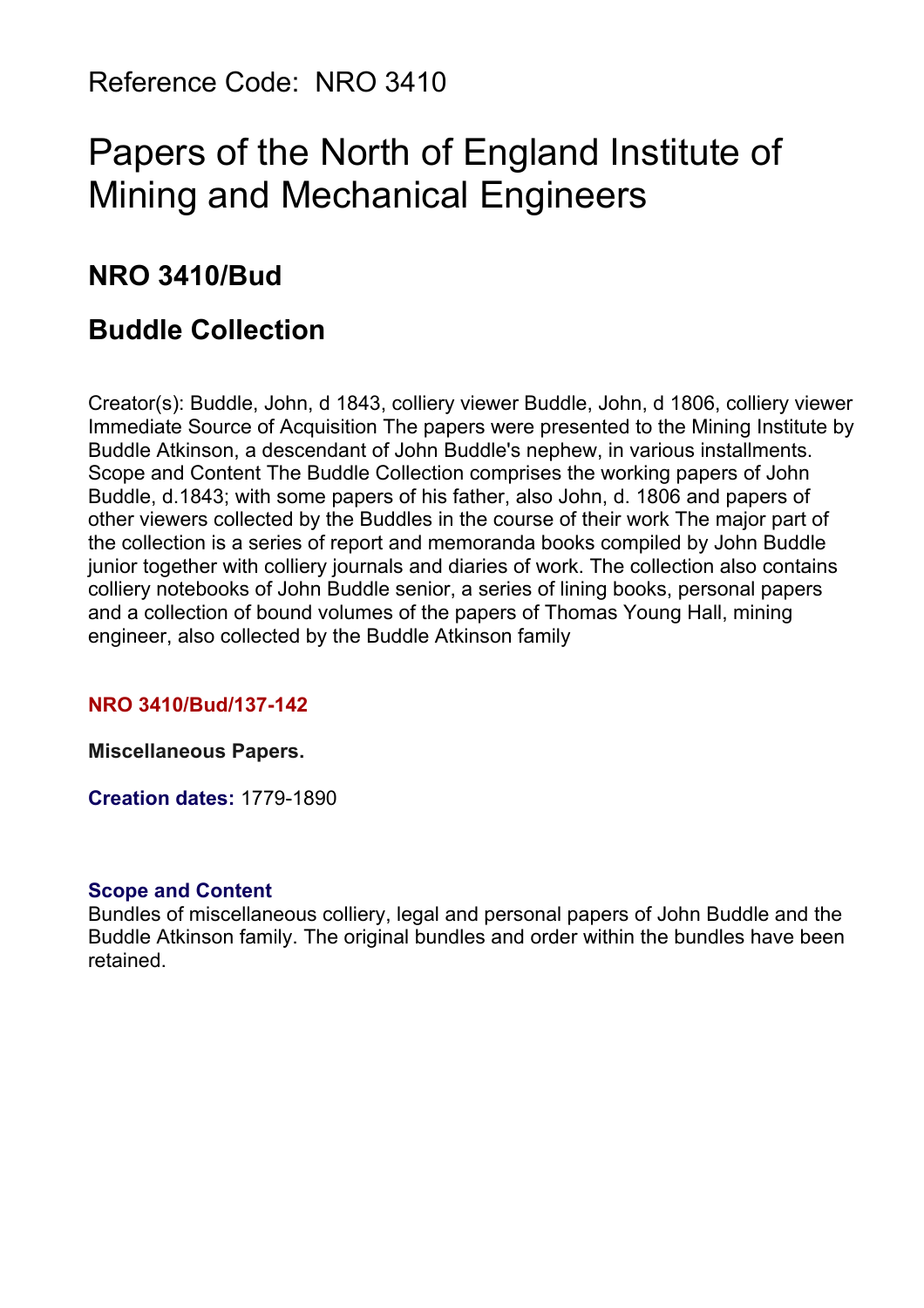#### **NRO 3410/Bud/137**

#### **Miscellaneous Colliery Papers**

**Creation dates:** 1779 - 1890

**Extent and Form:** 146 documents in 5 bundles

#### **Scope and Content**

5 bundles of reports, accounts, leases, correspondence and plans of John Buddle and others re Sheriff Hill, Saltwellside, Stella Grand Lease and the Bishop of Durham's Collieries, 1779 - 1841. 1890.

#### **Arrangement**

The original arrangement of the bundles and sub-bundles has been retained.

#### **Reference:** NRO 3410/Bud/137/1

Sheriff Hill and Saltwellside.

**Creation dates:** 1803 - 1834, 1890

## **Reference:** NRO 3410/Bud/137/1/1

Sheriff Hill Colliery.

**Creation dates:** 1803

#### **Scope and Content**

Valuation of the lessees interest Midsummer

#### **Reference:** NRO 3410/Bud/137/1/2 Sheriff Hill Colliery.

**Creation dates:** 14 April 1804

#### **Scope and Content**

Calculations re remaining coal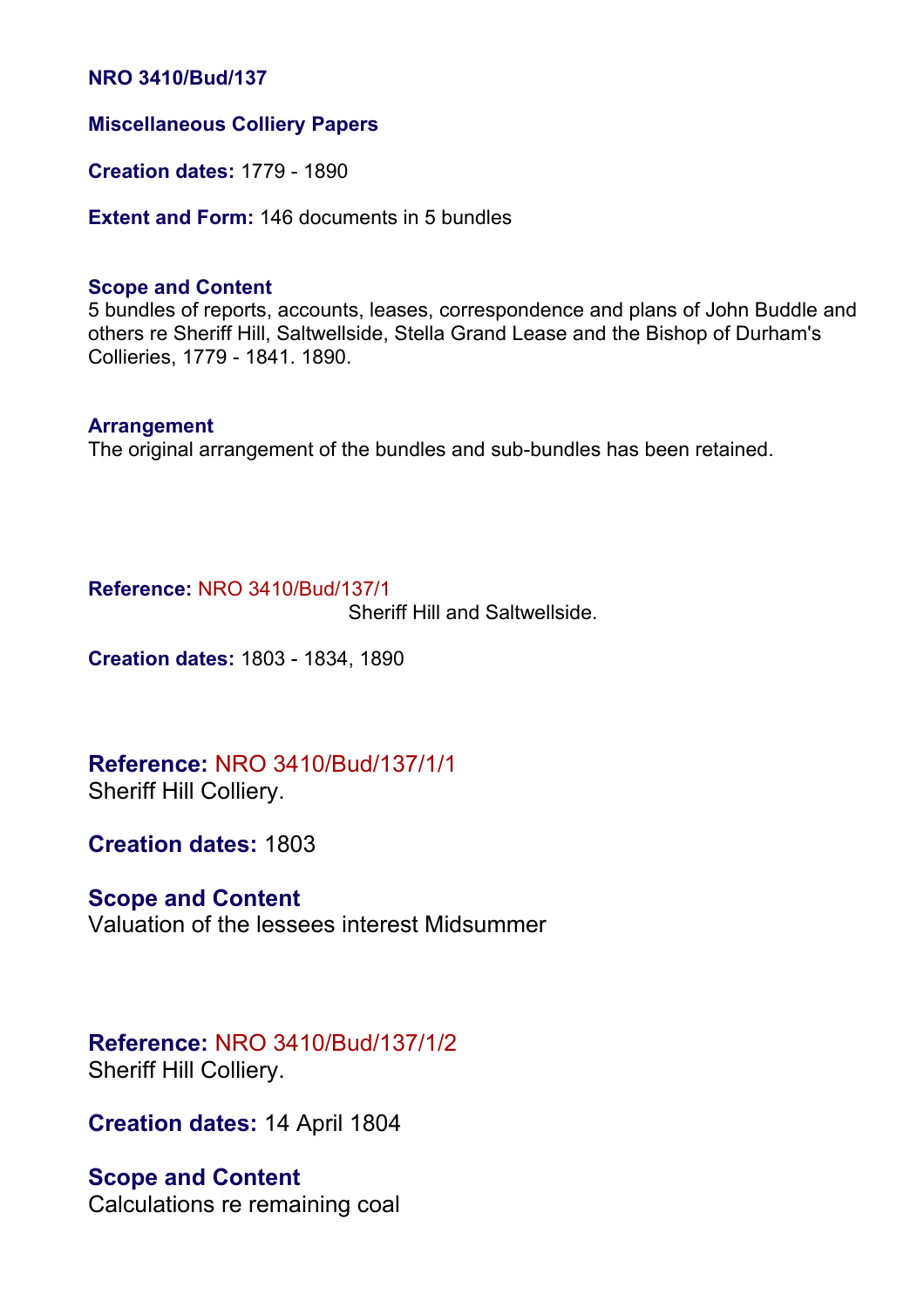**Reference:** NRO 3410/Bud/137/1/3 Sheriff Hill Colliery.

**Creation dates:** 17 June 1804

**Scope and Content** Estimate and valuation of coal remaining

**Reference:** NRO 3410/Bud/137/1/4 Sheriff Hill Colliery.

**Creation dates:** 28 June 1825

**Scope and Content** Estimate of coal remaining and description of current workings

**Reference:** NRO 3410/Bud/137/1/5 Sheriff Hill Colliery.

**Creation dates:** 21 June 1828

### **Scope and Content**

Proposed terms for a lease to Mr Ellison of the King Pit shaft to work the Beaumont and Bensham Seams

**Reference:** NRO 3410/Bud/137/1/6 Sheriff Hill Colliery.

**Creation dates:** 7 March 1890

### **Scope and Content**

Letter from John Simpson to J.B. Simpson returning the above papers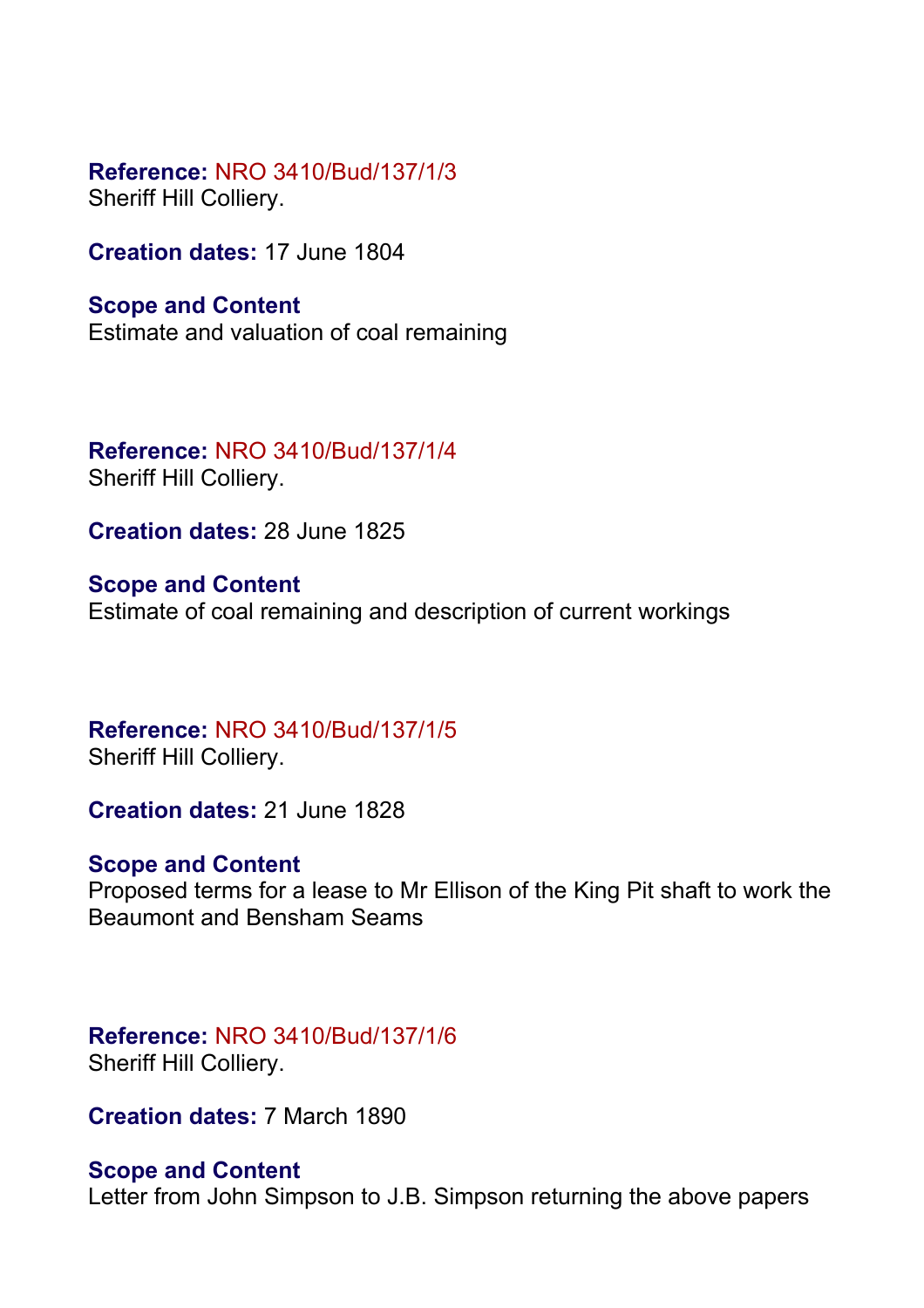### **Reference:** NRO 3410/Bud/137/1/7

Saltwellside Colliery.

**Creation dates:** Nov 1805 **Physical characteristics:** 47 x 74cm, tracing paper, coloured.

#### **Scope and Content**

Plan of Saltwellside and Saltwellside Hall, including Marshall Meadows, Field House and High Team, marking pits, with reference giving field names and acreages, royalty owned by John and Robert Chapman, scale 6ch: 1", by William Casson

**Reference:** NRO 3410/Bud/137/1/8

Saltwellside Colliery.

**Creation dates:** 1805 - 1831 **Extent and Form:** 23 pp

#### **Scope and Content**

Notebook containing extracts and copies of reports, mainly re estimates and valuation of available coal by Ralph Dodds, Mr Chapman, Edward Steel and Mr Barron, with section of the colliery

### **Reference:** NRO 3410/Bud/137/1/9

Saltwellside Colliery.

**Creation dates:** nd c.1833

**Scope and Content** Proposed terms of a lease for 21 years from June 1833.

#### **Reference:** NRO 3410/Bud/137/1/10 Saltwellside Colliery.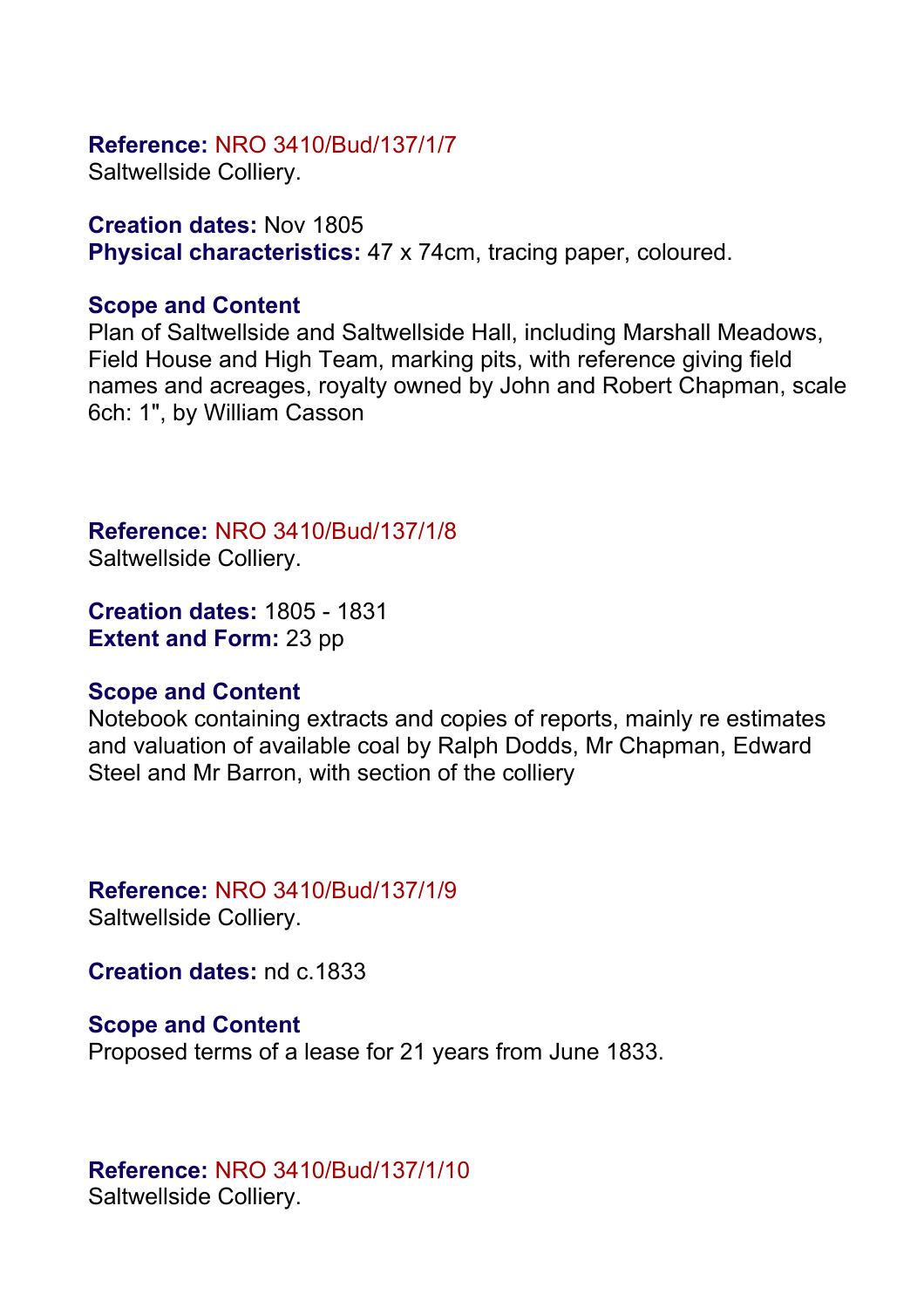**Creation dates:** 11 April 1834

**Scope and Content** Abstract of a lease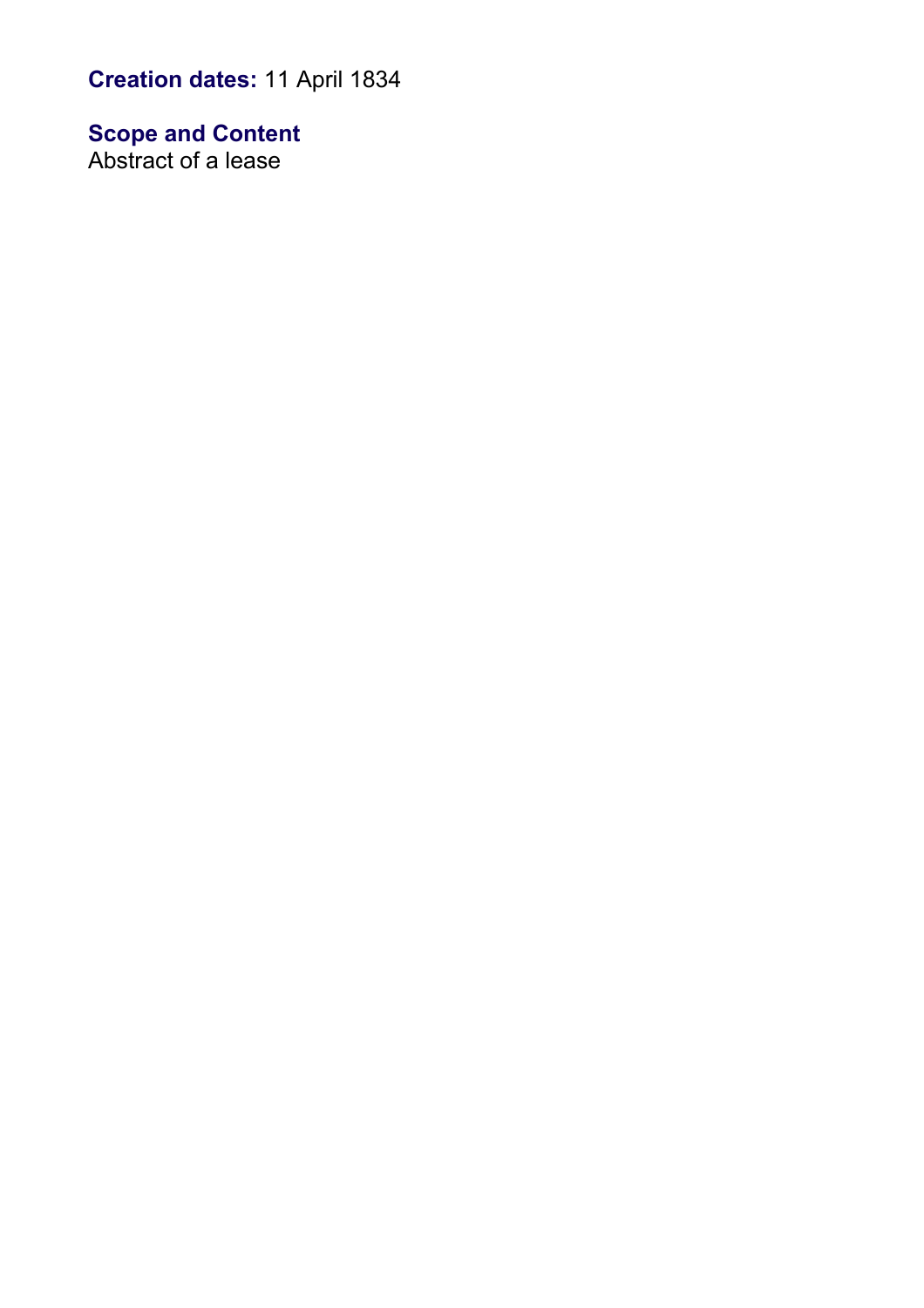**Reference:** NRO 3410/Bud/137/2

Stella Grand Lease Collieries

**Creation dates:** 1779 - 1823

**Reference:** NRO 3410/Bud/137/2/1,3-5 **Creation dates:** 17 April - 14 Nov 1823

#### **Scope and Content**

Proposal of terms for leases of coal under Derwenthaugh, belonging to P.E. Townley with correspondence with W.Ainsley

#### **Reference:** NRO 3410/Bud/137/2/2 **Creation dates:** nd and 1779-1786

### **Scope and Content**

Boring accounts for Blaydon Colliery by Andrew Wake and Thomas and George Rawling, 1779 - 1786, with plan showing the extent of the workings, owners names and boreholes, scale approx 10ch: 1", n.d.

**Reference:** NRO 3410/Bud/137/2/6 **Creation dates:** 24 June 1826

**Scope and Content** List of shareholders in Derwenthaugh

**Reference:** NRO 3410/Bud/137/2/7 **Creation dates:** 1831

#### **Scope and Content**

Proposal from the lessees of Benwell to lease the Beaumont seam under Dunston Haugh for 21 years from May 1831.

**Reference:** NRO 3410/Bud/137/2/8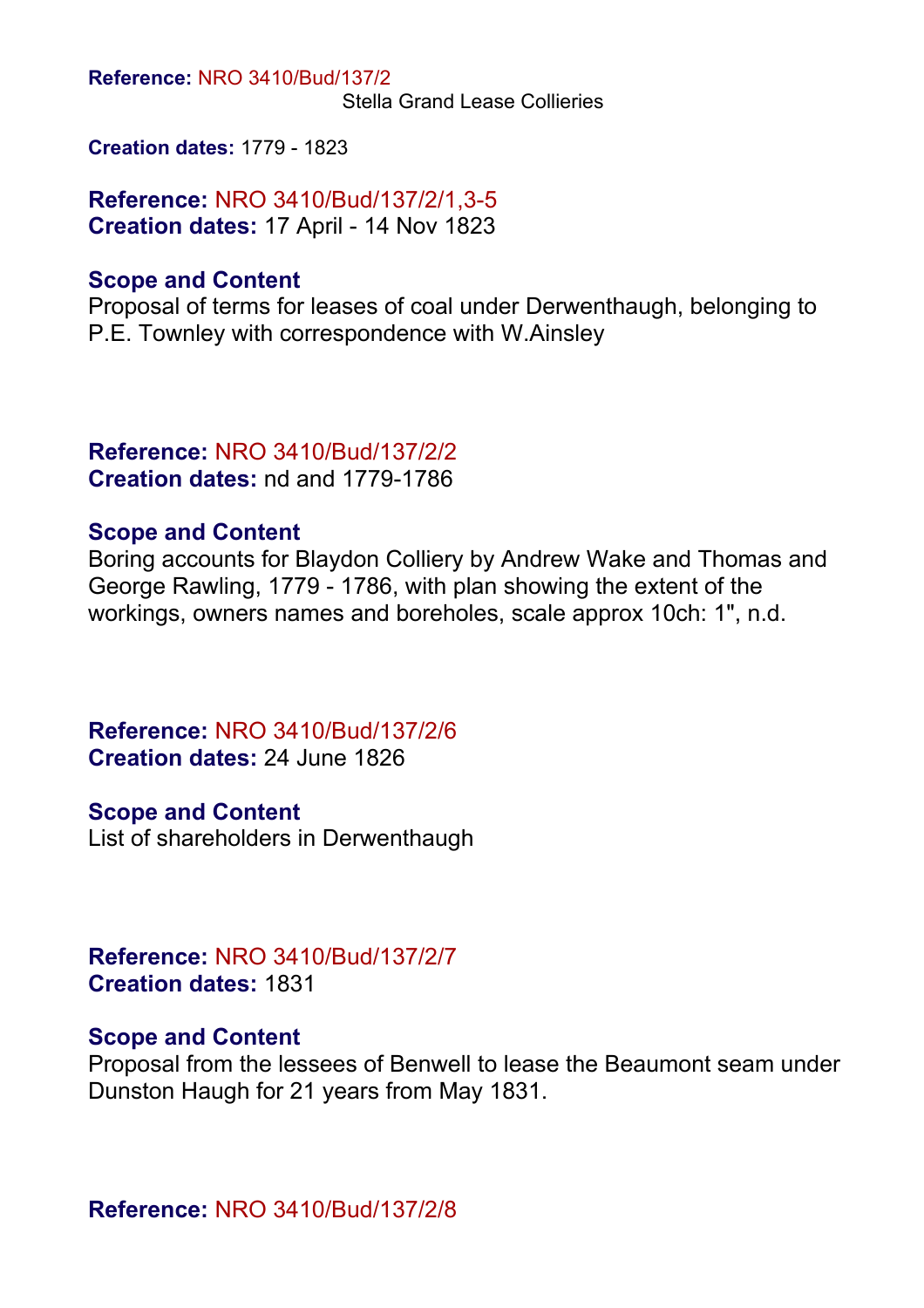#### **Creation dates:** nd

#### **Scope and Content**

Plan of Walker Colliery marking the Thistle Pit and Jane Pit Dykes, barriers, Old Byker and St Anthony's Engines, no scale

**Reference:** NRO 3410/Bud/137/2/10 **Creation dates:** nd

**Scope and Content** Calculations re capacity of tanks

**Reference:** NRO 3410/Bud/137/2/11-14, 20-24 **Creation dates:** nd

#### **Scope and Content**

Notes from court rolls, deeds etc re the title from 16th cent to lands in the Ryton area belonging to Mr Dodds and Walker Lawson

**Reference:** NRO 3410/Bud/137/2/15 **Creation dates:** nd

#### **Scope and Content**

Information from Robert Forster, aged 84, re Stella Grand Lease estates

**Reference:** NRO 3410/Bud/137/2/16-18 **Creation dates:** 1791 and nd

#### **Scope and Content**

Accounts of working charges for George Pit, Chopwell Colliery, including lists of Pitmen's names, 2 - 27 July, 16 Aug - 7 Sept 1791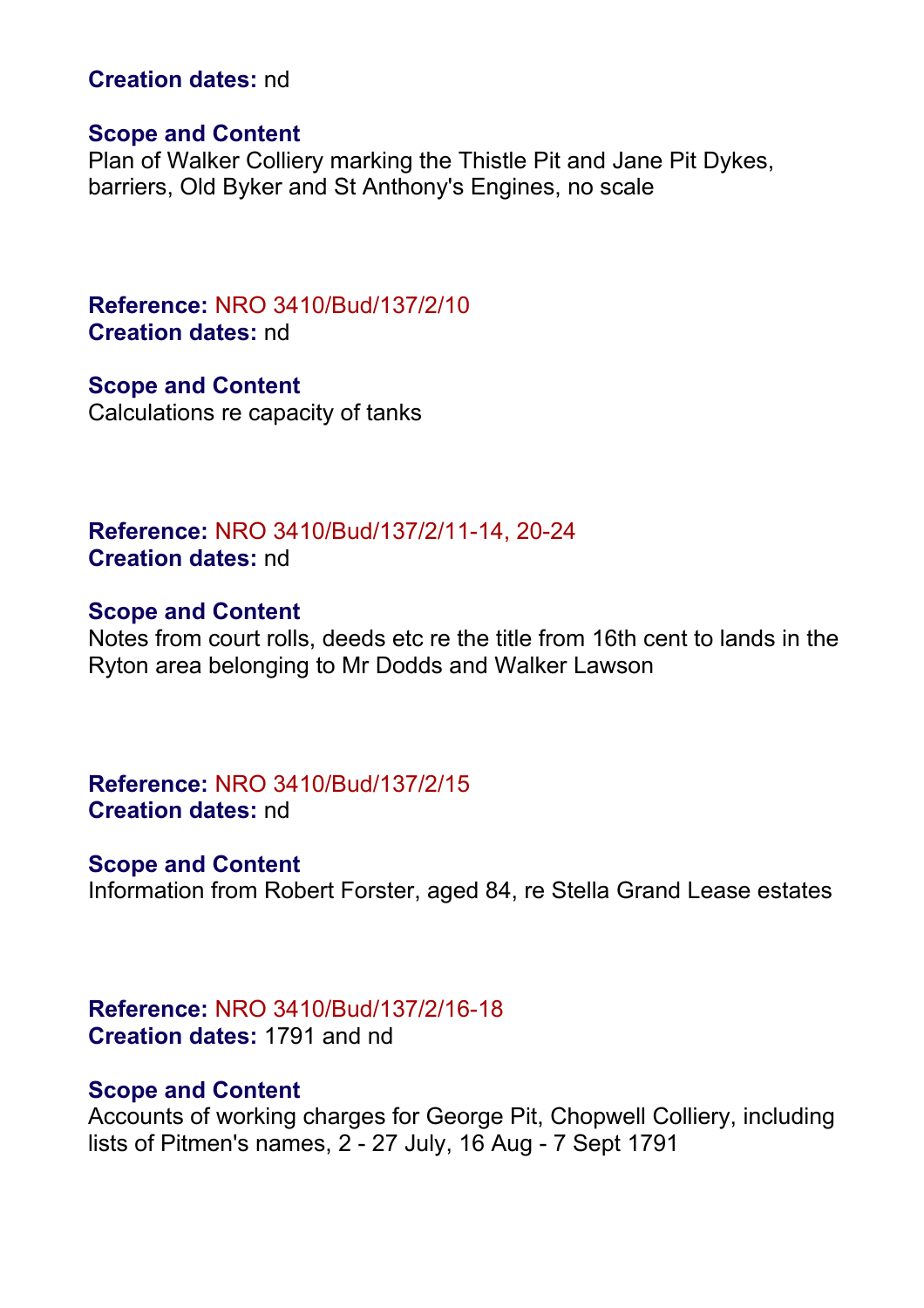**Reference:** NRO 3410/Bud/137/3

Crawcrook Colliery.

**Creation dates:** 1820 - 1822

**Reference:** NRO 3410/Bud/137/3/1 **Creation dates:** 28 Feb 1820

#### **Scope and Content**

Receipt for 10 guineas from John Dunn for plans of Crawcrook

**Reference:** NRO 3410/Bud/137/3/2 **Creation dates:** 1 - 23 May 1821

**Scope and Content** Pay bill for borings, signed by James Hall

**Reference:** NRO 3410/Bud/137/3/3-14 **Creation dates:** June 1821 - May 1822

**Scope and Content** Monthly pay bills

**Reference:** NRO 3410/Bud/137/3/15 **Creation dates:** 16 March 1822

**Scope and Content** Abstract of account of costs for the year 1821

**Reference:** NRO 3410/Bud/137/3/16 **Creation dates:** 24 Jan 1823

**Scope and Content** Pay bill, 22 May - 31 Dec 1822 and memoranda of outstanding debts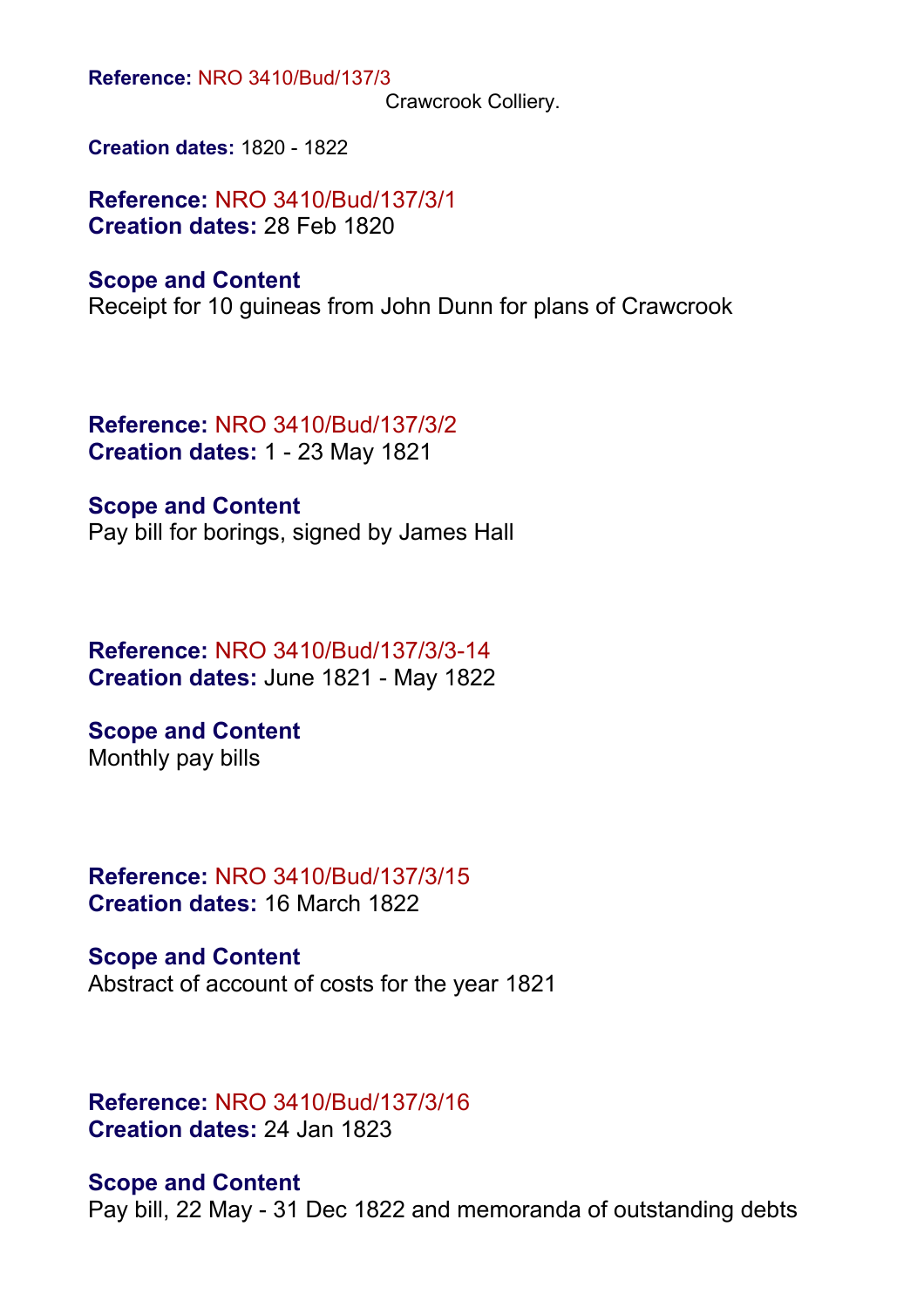### **Reference:** NRO 3410/Bud/137/3/17 **Creation dates:** 23 Feb 1822

### **Scope and Content**

Account to Thomas Blackett for copying bridge plans

### **Reference:** NRO 3410/Bud/137/3/18 **Creation dates:** nd

### **Scope and Content**

List headed Crawcrook Fields giving owners and acreages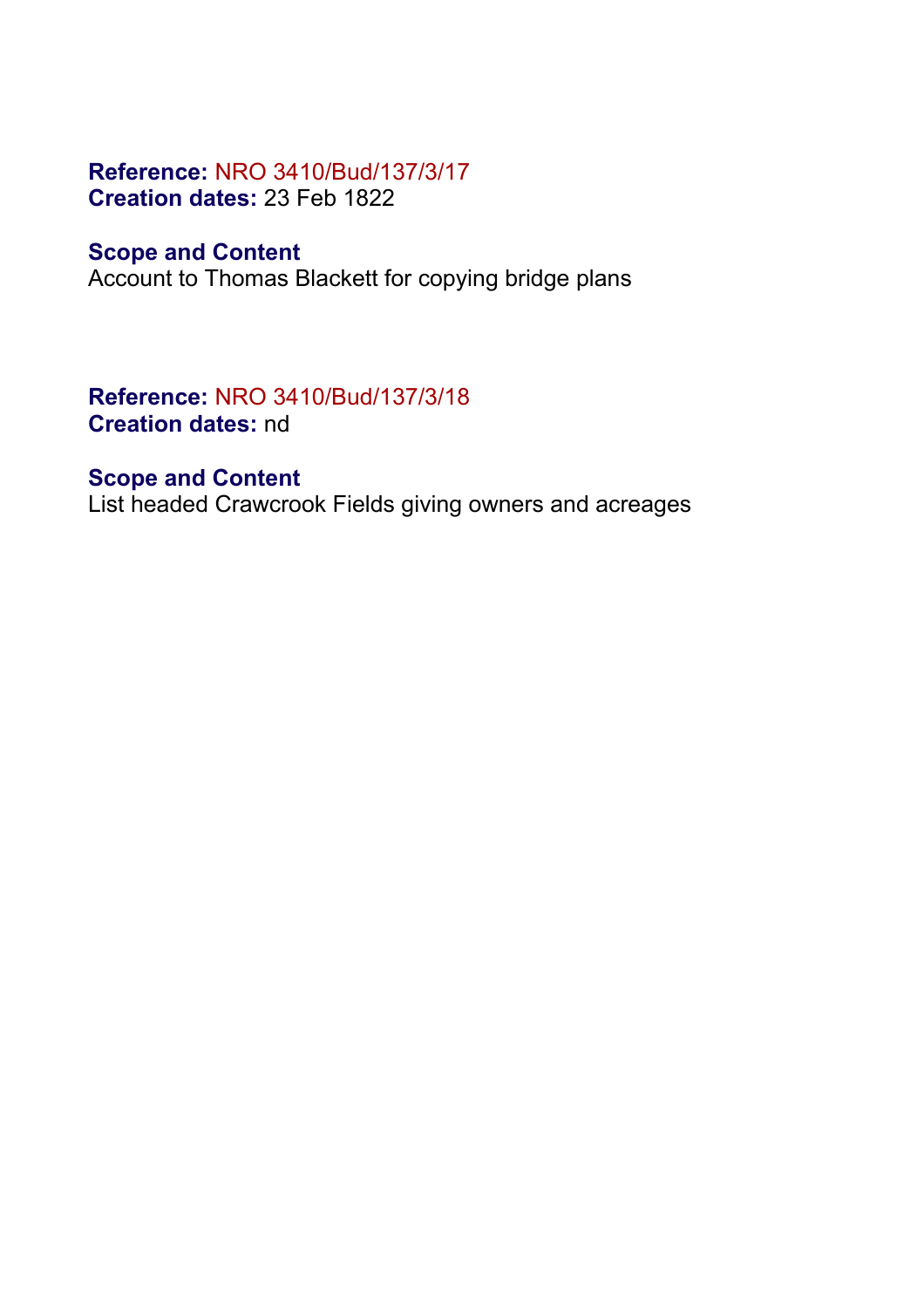Stella Grand Lease

**Creation dates:** 1833 - 1841

**Reference:** NRO 3410/Bud/137/4/1-59 **Creation dates:** 8 June 1833 - 31 Jan 1840 and nd **Extent and Form:** 59 letters and papers

### **Scope and Content**

Bundle of correspondence of John Buddle re Stella Grand Lease Collieries, including proposals of terms and draft leases and memoranda. Index of correspondants and persons making proposals for leases, (N.B. this is not a comprehensive persons index) - Atkinson, R.J. 54 Blackett, C. 29 Clayton, John 44 - 46 Donkin, Armourer 25, 27, 40, 42, 49 Dunn, M.W. 25, 27, 30, 31, 42, 52 Hall, James 16, 30 Hall, T.Y. 54 Lamb, Humble 5, 56 Potter, Addison, L. 18-22 Silvertop, George 2-4, 20, 21, 23 Stable, George 25 Townley, P.E. 8-12, 21, 24, 26, 28, 32-39 Willis, Mr 27 Wood, Nicholas 7

#### **Reference:** NRO 3410/Bud/137/4/60-70

**Creation dates:** 24 Dec 1839 - 26 Sept 1840, 24 Oct 1840 - 2 Jan 1841 **Extent and Form:** 10 documents **Physical characteristics:** Printed forms completed in manuscript

### **Scope and Content**

Monthly pay bills for Stella Coal Company's Collieries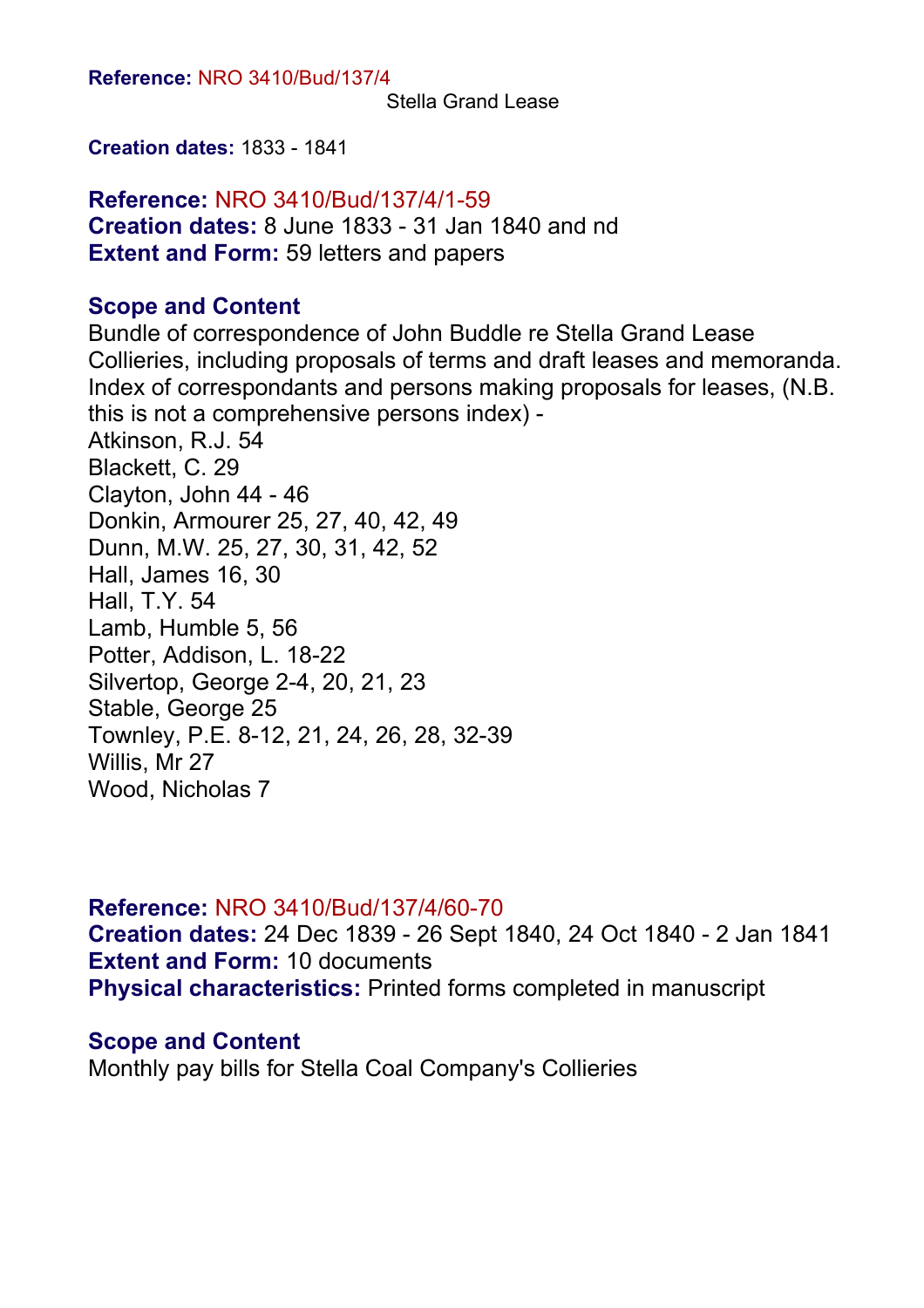**Reference:** NRO 3410/Bud/137/5

Bishop of Durham's Collieries

**Creation dates:** 1794 - 1829

**Reference:** NRO 3410/Bud/137/5/1-17 **Creation dates:** c.1794 - 1799

### **Scope and Content**

Bundle of correspondence and reports re the colliery interests of the Bishop of Durham, including Beamish, Bedlington, Bitchburn and Etherley, Chester, Coxhoe, Edmondsley Fell, Flatts, Gateshead Fell, Houghton, Newbottle, Tanfield and Urpeth, correspondence with Thomas Calvert, William Emm, Anthony Hood, Arthur Mowbray, James Ramsey and J.R. Rowntree

**Reference:** NRO 3410/Bud/137/5/18 **Creation dates:** 23 May 1810

### **Scope and Content**

Letter to John Buddle re the supply of coal to naval bases

**Reference:** NRO 3410/Bud/137/5/19 **Creation dates:** 3 Jan, 24 April 1824

### **Scope and Content**

Receipts of David Crawford and James Hall for the purchase of a house and land at Barmoor

**Reference:** NRO 3410/Bud/137/5/20-21 **Creation dates:** 25 Aug 1824 and 1829

#### **Scope and Content**

Account of keel dues for the Tyne Staiths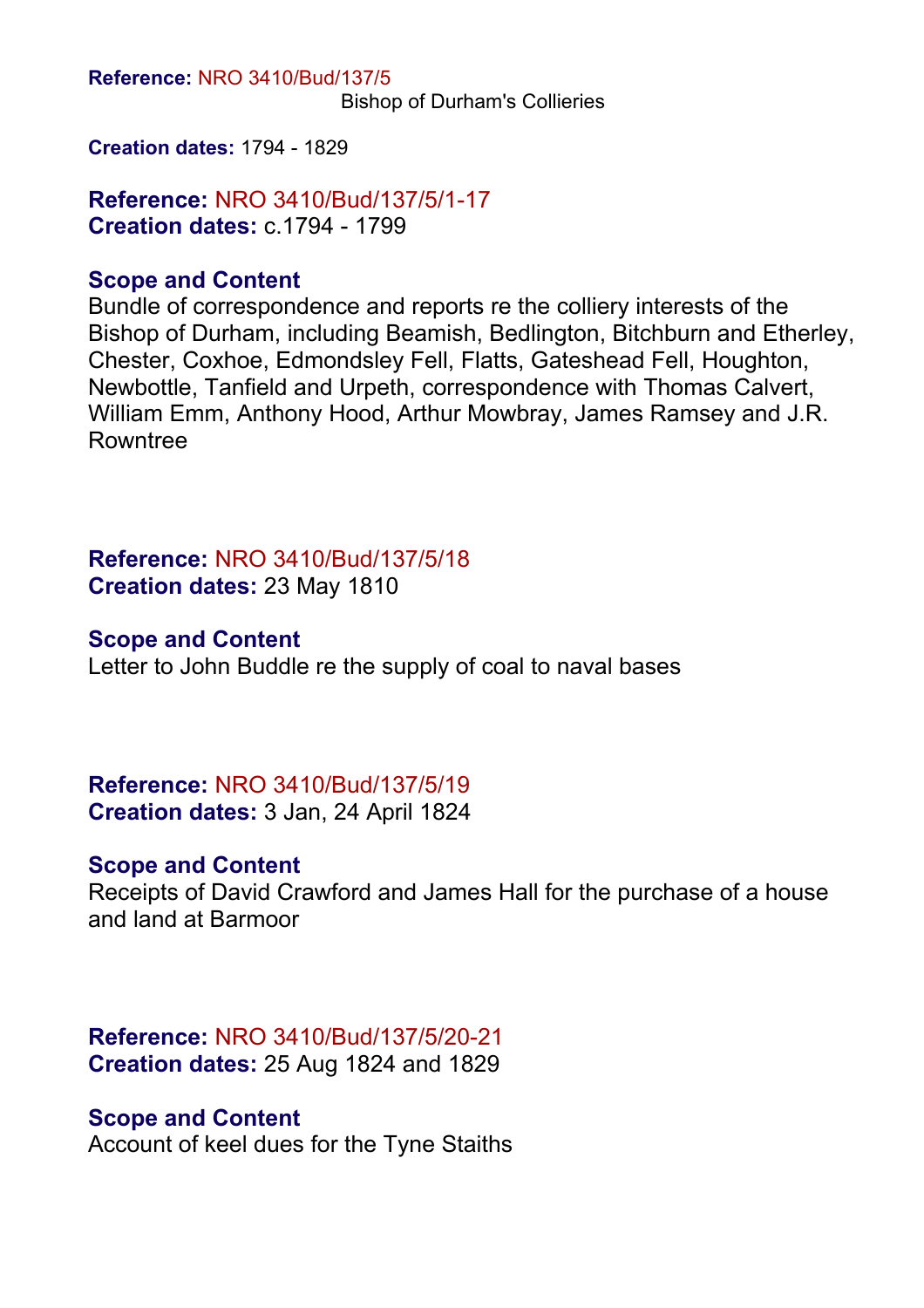**Reference:** NRO 3410/Bud/137/5/22 **Creation dates:** nd **Physical characteristics:** Printed, part missing

**Scope and Content** Part of an end elevation of an engine

**Reference:** NRO 3410/Bud/137/5/23 **Creation dates:** nd

#### **Scope and Content**

List headed Crawcrook Fields giving owners and acreages

**Reference:** NRO 3410/Bud/137/5/24 **Creation dates:** 1782, nd

#### **Scope and Content**

Notes re a lease of Tanfield and North Thornmade

**Reference:** NRO 3410/Bud/137/5/25 **Creation dates:** nd

### **Scope and Content**

Plan of a device for drawing coal by conductor to prevent the corves dashing against the sides of the pit, scale approx 11/3: 1", with reference giving description and proposals for the erection of the device, by J. Curr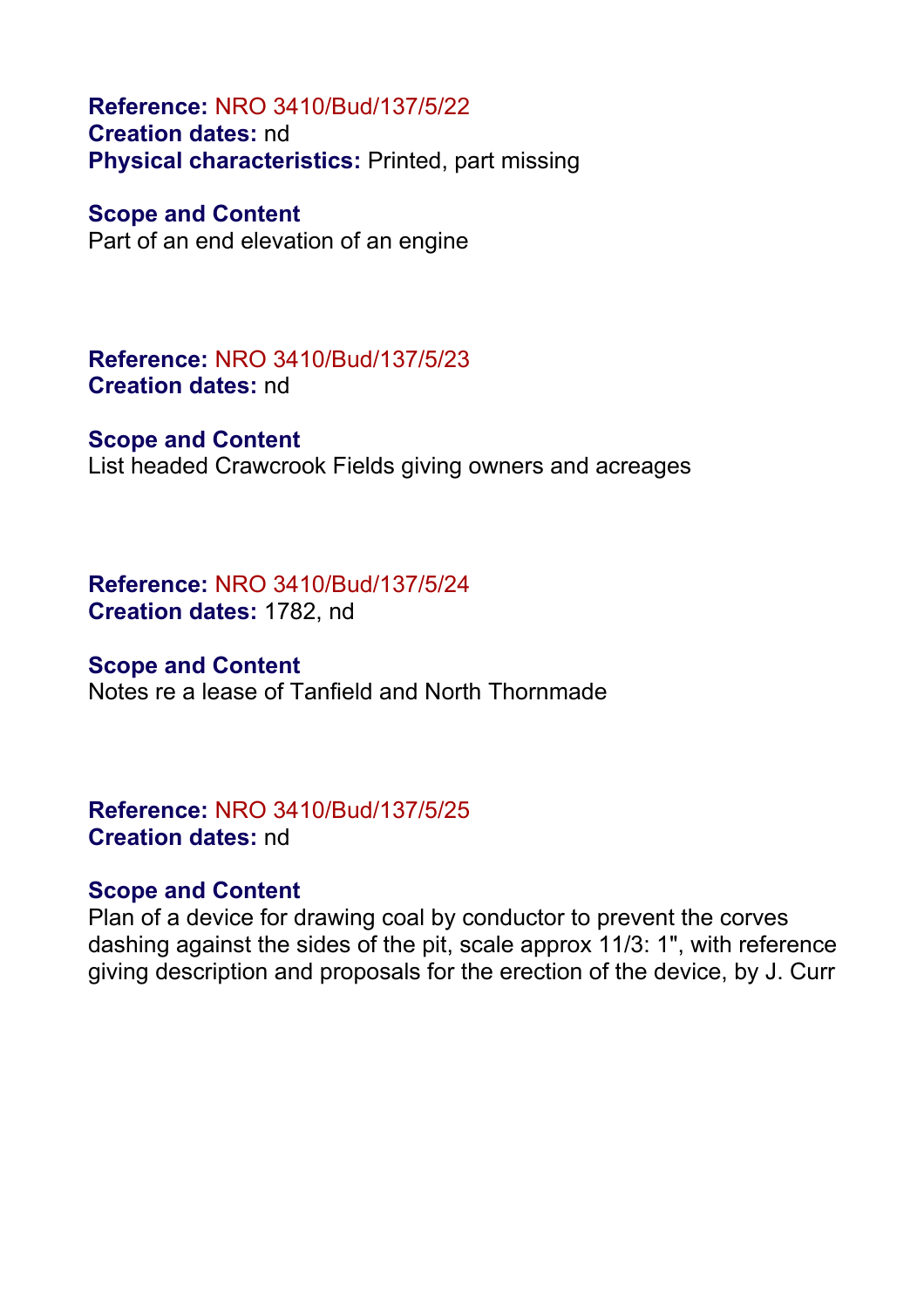#### **Reference:** NRO 3410/Bud/138

Miscellaneous Colliery Papers

**Creation dates:** 1809 - 1841

**Extent and Form: 7 documents** 

**Physical characteristics:** Leather wallet containing 7 documents, labelled R.J.Atkinson, 4 St Mary's Place, N.C. on inside.

#### **Scope and Content**

Bundle of miscellaneous reports and plans re Seaton, Wideopen, Percy Main and Evenwood Collieries, 1841.

## **Reference:** NRO 3410/Bud/138/1

**Creation dates:** 26 Feb 1829

#### **Scope and Content**

Schedule of terms on which the various coal royalties at Seaton are held

**Reference:** NRO 3410/Bud/138/2 **Creation dates:** 1809 - 1826, 1 July 1841

#### **Scope and Content**

Abstracts of leases of Wideopen and Weetslade Collieries dated

**Reference:** NRO 3410/Bud/138/3 **Creation dates:** 15, 16 July 1841

#### **Scope and Content**

Report re Wideopen Colliery including the amount and value of coal remaining in the pillars with appendix re current workings including sections of seams and produce, by R.J. Atkinson and John Buddle

**Reference:** NRO 3410/Bud/138/4 **Creation dates:** 1841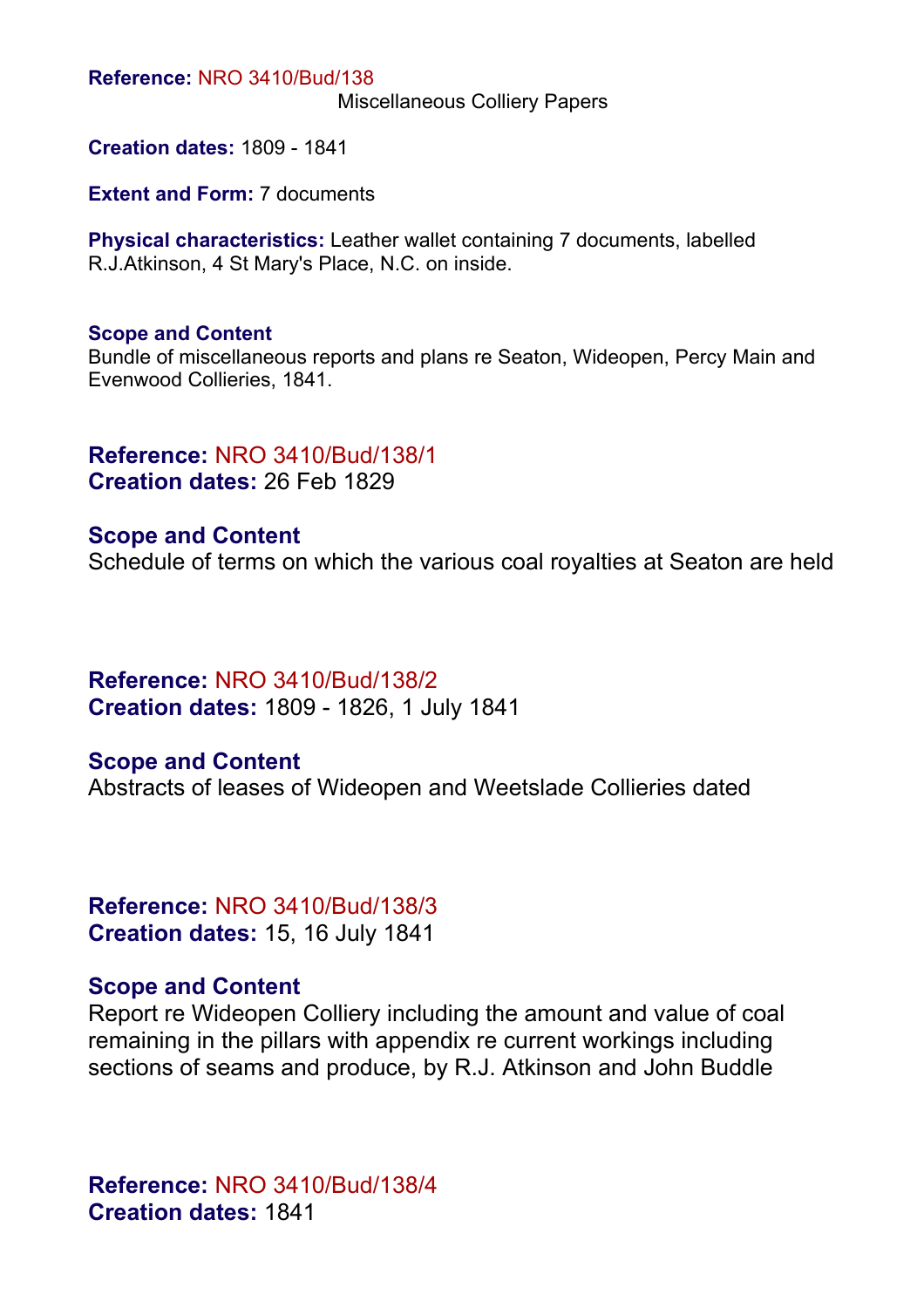### **Scope and Content**

Copy of NRO 3410Bud/138/3

### **Reference:** NRO 3410/Bud/138/5 **Creation dates:** 2 Nov 1841

### **Scope and Content**

Plan of part of the Coble Dean Way at Percy Main Colliery, workings plan with notes re drainage, scale 3ch: 1"

### **Reference:** NRO 3410/Bud/138/6 **Creation dates:** 9 Nov 1841

### **Scope and Content**

Instructions for a valuation of Gordon and Evenwood Collieries, including details of the lease, current workings, working charges and produce, refers to plan 7 below

**Reference:** NRO 3410/Bud/138/7 **Creation dates:** nd c. 1841 **Physical characteristics:** Tracing paper

### **Scope and Content**

Plan of Norwood, Ramshaw and Evenwood Royalties referred to in 6 above, coloured, scale 16ch: 1", n.d.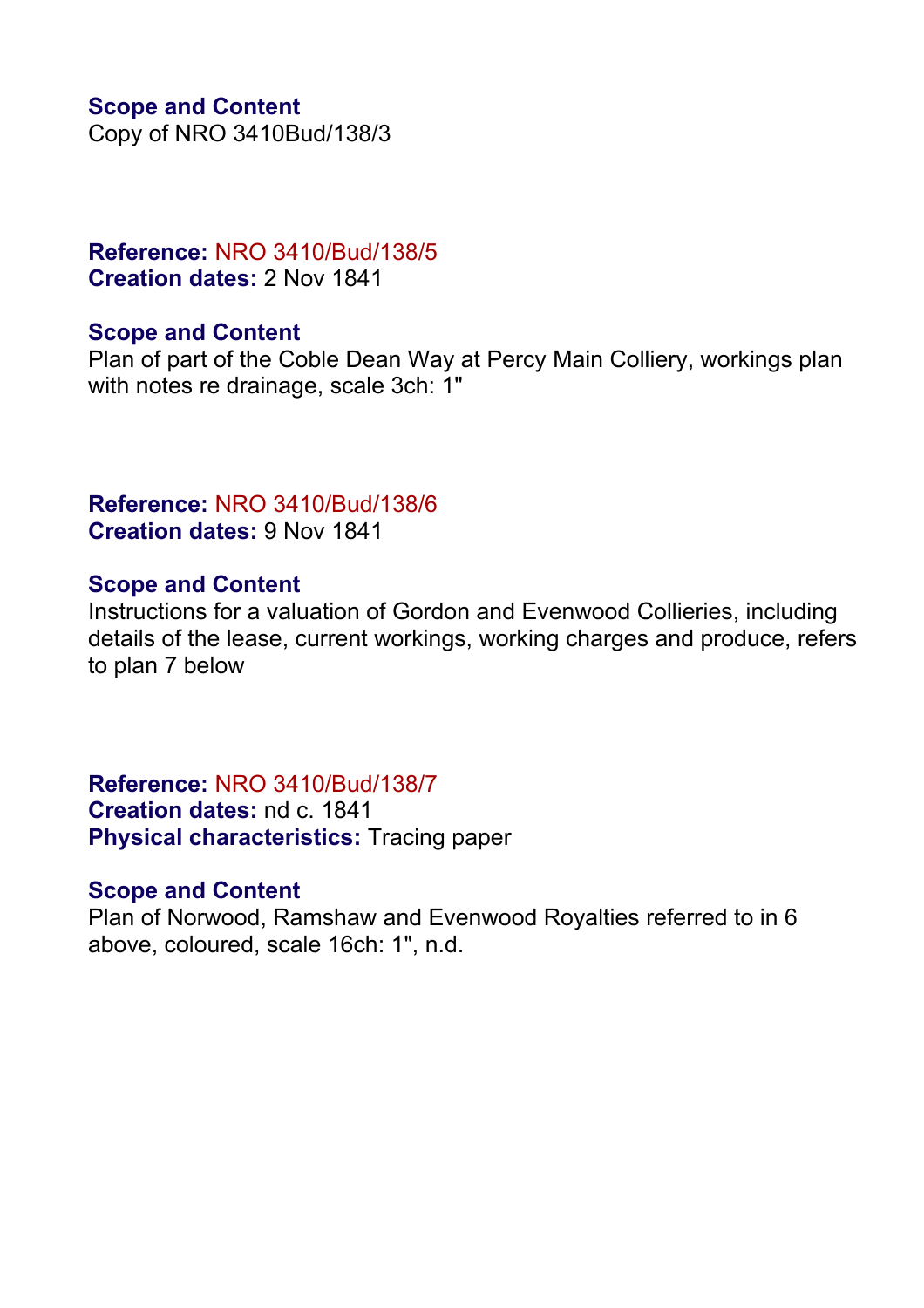#### **Reference:** NRO 3410/Bud/139

Miscellaneous Colliery and Legal Papers

**Creation dates:** 1730 - 1842

**Extent and Form:** 118 docs

#### **Scope and Content**

Bundle of miscellaneous correspondence, reports, deeds and legal papers, 1730 - 1842, including copy court rolls from 1620.

**Reference:** NRO 3410/Bud/139/1 **Creation dates:** nd

#### **Scope and Content**

Abstracts from the court rolls of Chester [le Street] re the copyhold tenements of Calverly Bewicke Esq at Urpeth, rolls dated 1620 - 1786, abstract

#### **Reference:** NRO 3410/Bud/139/2 **Creation dates:** nd

#### **Scope and Content**

Copy report re boundaries of Stumplewood Colliery by Robert Wright, John Rudd and Surtees Swinburn, refers to a plan (not included), original report 3 May 1709. copy

**Reference:** NRO 3410/Bud/139/3 **Creation dates:** 12 Oct 4 George II, [1730]

#### **Scope and Content**

Descriptions in a case in Chancery of Mary Johnson, Matthew White and Elizabeth his wife v the Duke of Somerset re Tynemouth

**Reference:** NRO 3410/Bud/139/4 **Creation dates:** 21 April, 5 June 1739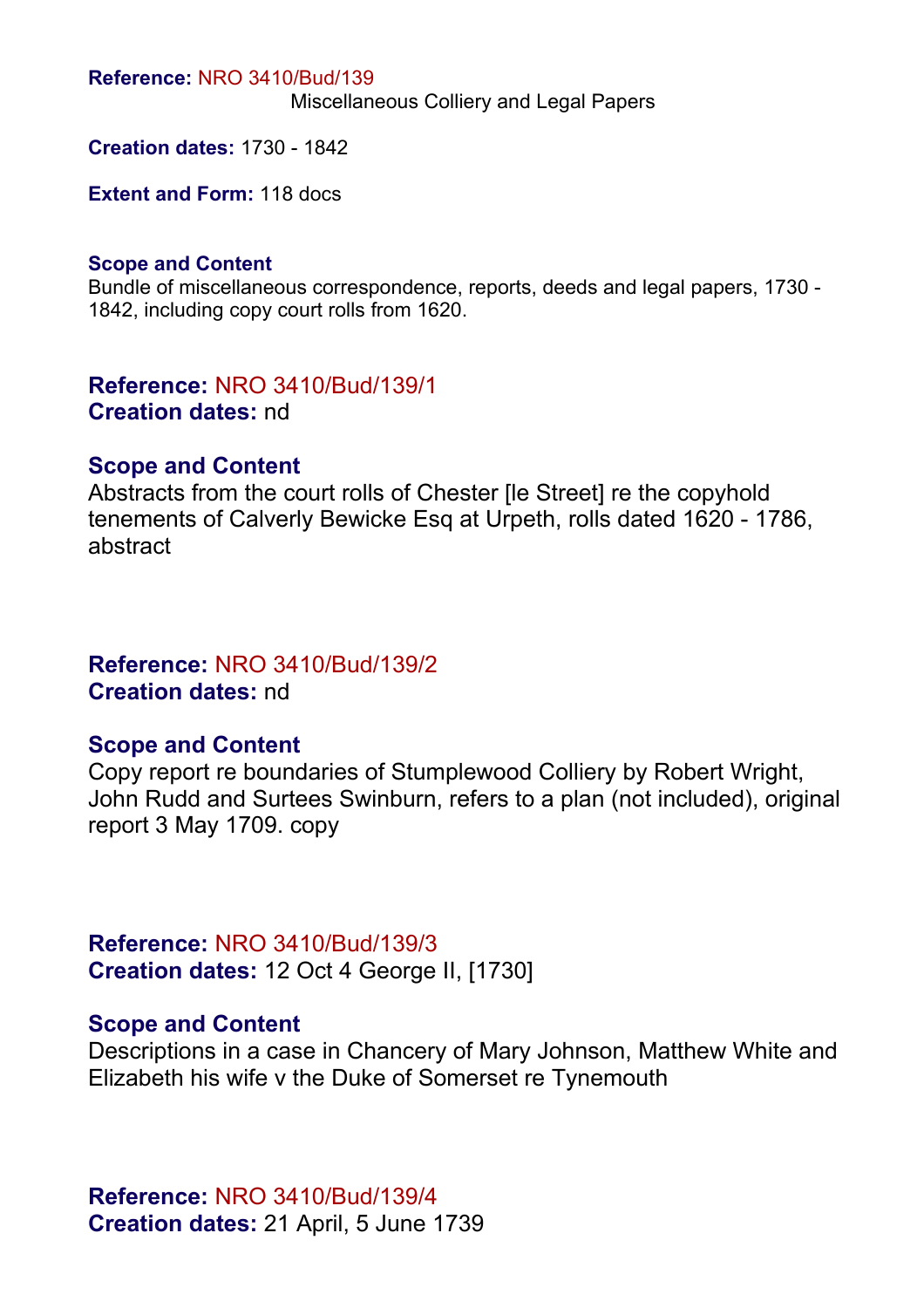#### **Scope and Content**

2 letters from William Radley to John Airey re the case of the Attorney General v Redhead and Lord Derwentwater's Estates

### **Reference:** NRO 3410/Bud/139/5 **Creation dates:** 9 Jan 1764

#### **Scope and Content**

Lease for 18 years from Thomas Preston to Thomas Airey and Francis Hurry of a quay at South Shields

**Reference:** NRO 3410/Bud/139/6 **Creation dates:** 21 Dec 1775 - 7 Dec 1839 **Extent and Form:** 51 docs

#### **Scope and Content**

Bundle of reports, correspondence, abstracts of agreements and accounts re Washington Colliery

**Reference:** NRO 3410/Bud/139/7 **Creation dates:** 1779 - 1790 **Extent and Form:** 14 docs

### **Scope and Content**

Bundle of reports, correspondence and accounts with the proprietors of the Grand Lease Collieries re Derwenthaugh Waggonway, including report re Lintz and Bucksnooth Collieries

**Reference:** NRO 3410/Bud/139/8 **Creation dates:** 1780 - 1789

### **Scope and Content**

Abstracts of the Bishop of Durham's leases of coal mines in Durham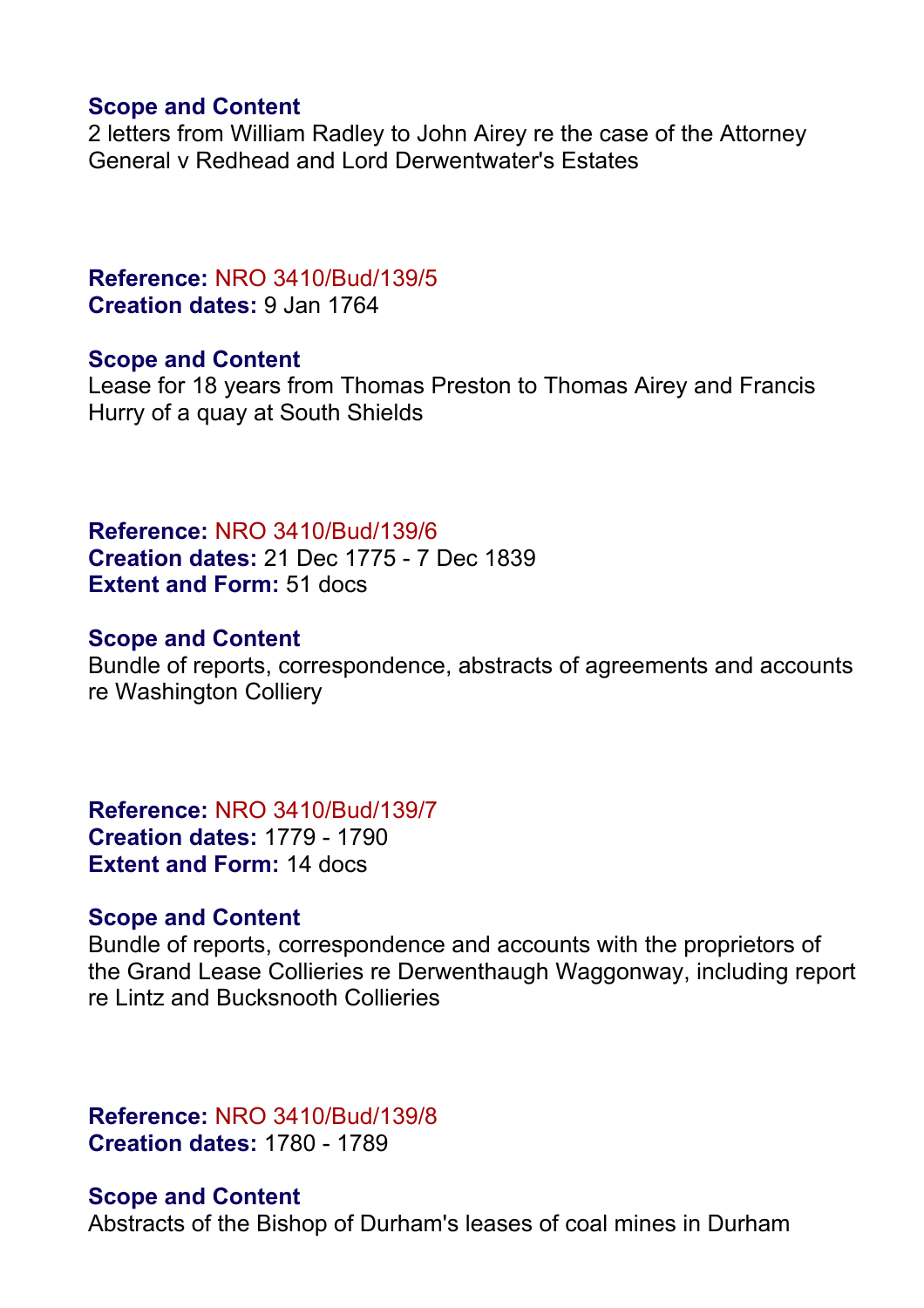### **Reference:** NRO 3410/Bud/139/9 **Creation dates:** Sept [17]85

### **Scope and Content**

Copy of Horne's speech for the defense from the state trial re the legality of embargos on corn

**Reference:** NRO 3410/Bud/139/10 **Creation dates:** 14, 22 Nov 1788

#### **Scope and Content**

2 letters from Roseby Hann to John Buddle re Wallsend Colliery

### **Reference:** NRO 3410/Bud/139/11 **Creation dates:** 1789

### **Scope and Content**

Report, including estimate of working costs, re Attercliffe Colliery, Yorkshire, for the Duke of Norfolk, 1789 and pay bill, 4 - 11 April 1789

**Reference:** NRO 3410/Bud/139/12 **Creation dates:** 1792 - 1799 **Extent and Form:** 8 docs

### **Scope and Content**

Bundle of correspondence, accounts, plan and draft lease re Sir John Eden's Estates at St Helen and West Auckland, including plan of land at West Auckland, giving field names, scale 6ch: 1" and plan of land on the north side of Garnless, St Helen Auckland, with reference giving field names and acreages, no scale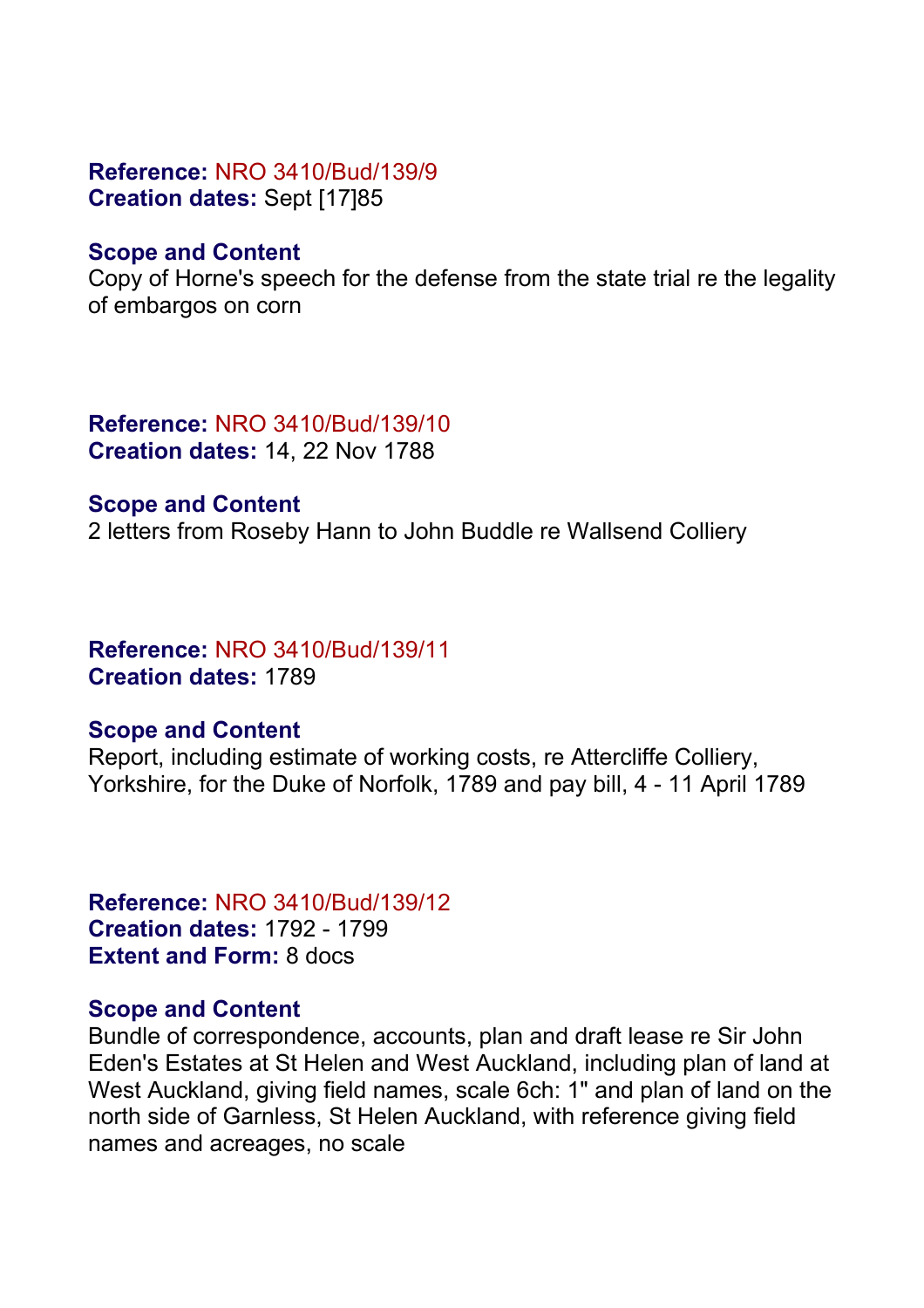**Reference:** NRO 3410/Bud/139/13 **Creation dates:** 1799

### **Scope and Content**

Estimate of the value of the Pan Boat at Sunderland, by John Buddle

**Reference:** NRO 3410/Bud/139/14 **Creation dates:** 1810 - 1826

**Scope and Content** Farm accounts of John Buddle in partnership with W.Burnett

**Reference:** NRO 3410/Bud/139/15 **Creation dates:** 14 Jan 1811 **Physical characteristics:** Printed

**Scope and Content** Form of binding agreement, not completed

**Reference:** NRO 3410/Bud/139/16 **Creation dates:** 1811-1812

#### **Scope and Content**

Memoranda book containing reports re Acklington Colliery, 14 Oct 1811, Longbenton Colliery, 22 Nov 1811 and Fawdon Colliery, 18 Sept 1812.

**Reference:** NRO 3410/Bud/139/17 **Creation dates:** 13 Sept 1814

### **Scope and Content**

Minutes of the Committee of the Tyne and Wear Coal Owners re vend regulation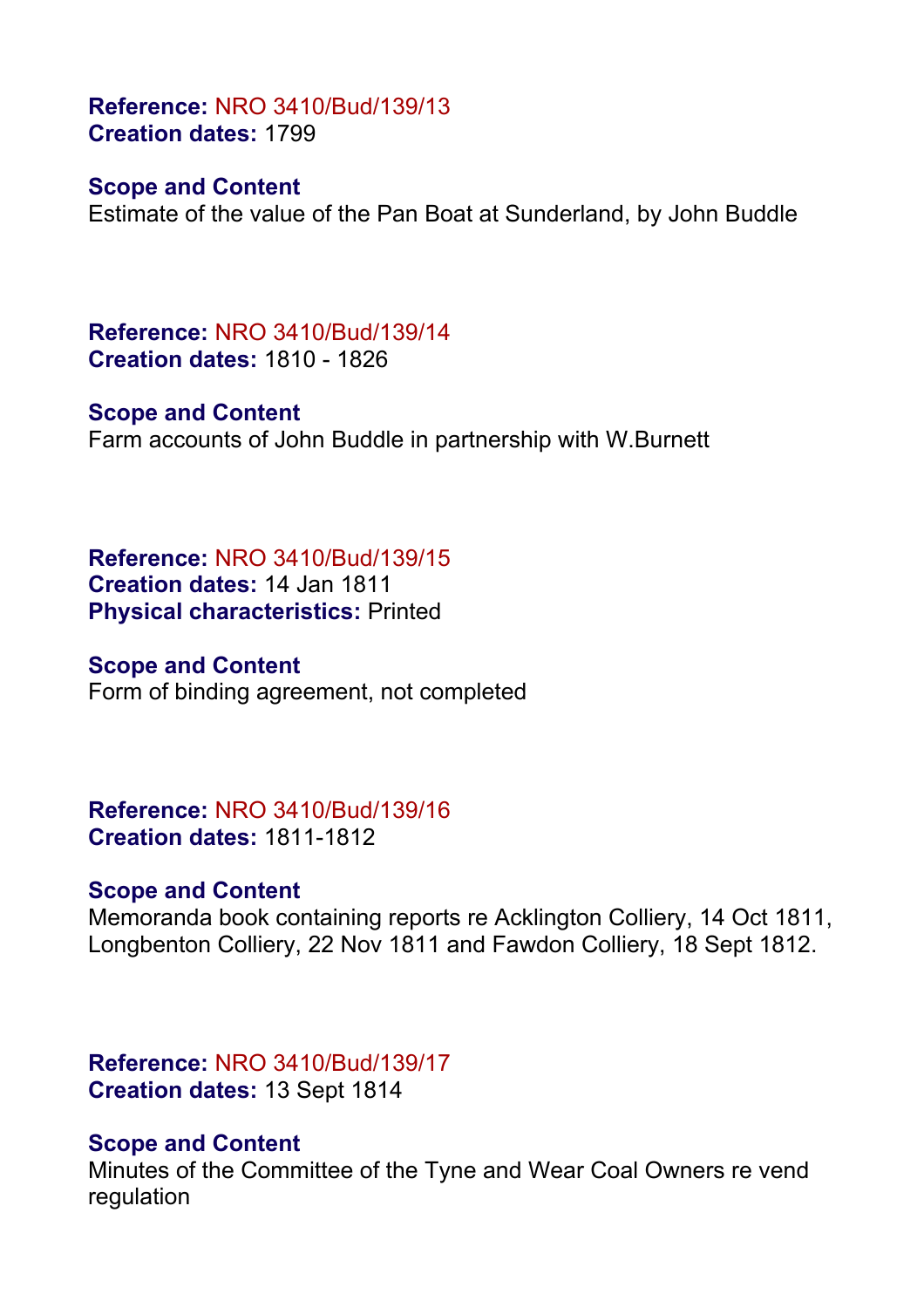### **Reference:** NRO 3410/Bud/139/18 **Creation dates:** 9 Nov 1819

### **Scope and Content**

Letter from the Mayor of Newcastle to John Buddle re the over-measures carried by Mr Russel's keelmen

**Reference:** NRO 3410/Bud/139/19 **Creation dates:** 1822 - 1825, 1833 **Extent and Form:** 23 docs

### **Scope and Content**

Bundle of letters and accounts re the affairs of Mr William Russel including negociations with Lord Londonderry re the purchase of Hetton Coal, Daldon Harbour and a wayleave to Penshaw Staith, including plans of part of the Tees and Weardale Railway showing the route affecting the Wynyard and Blakinson Estates, scale 8ch: 1", and showing the route affecting the estates of the Marquis of Londondery, scale 1": 1 mile

**Reference:** NRO 3410/Bud/139/20 **Creation dates:** 3 Feb 1813

### **Scope and Content**

Description of a plan of a locomotive engine by W.C. [William Chapman] (1 sketch plan only, remainder of plan not included)

**Reference:** NRO 3410/Bud/139/21 **Creation dates:** 19 May 1823

### **Scope and Content**

Letter from Robert Walters to John Buddle enclosing an agreement re the boundary of Jesmond Colliery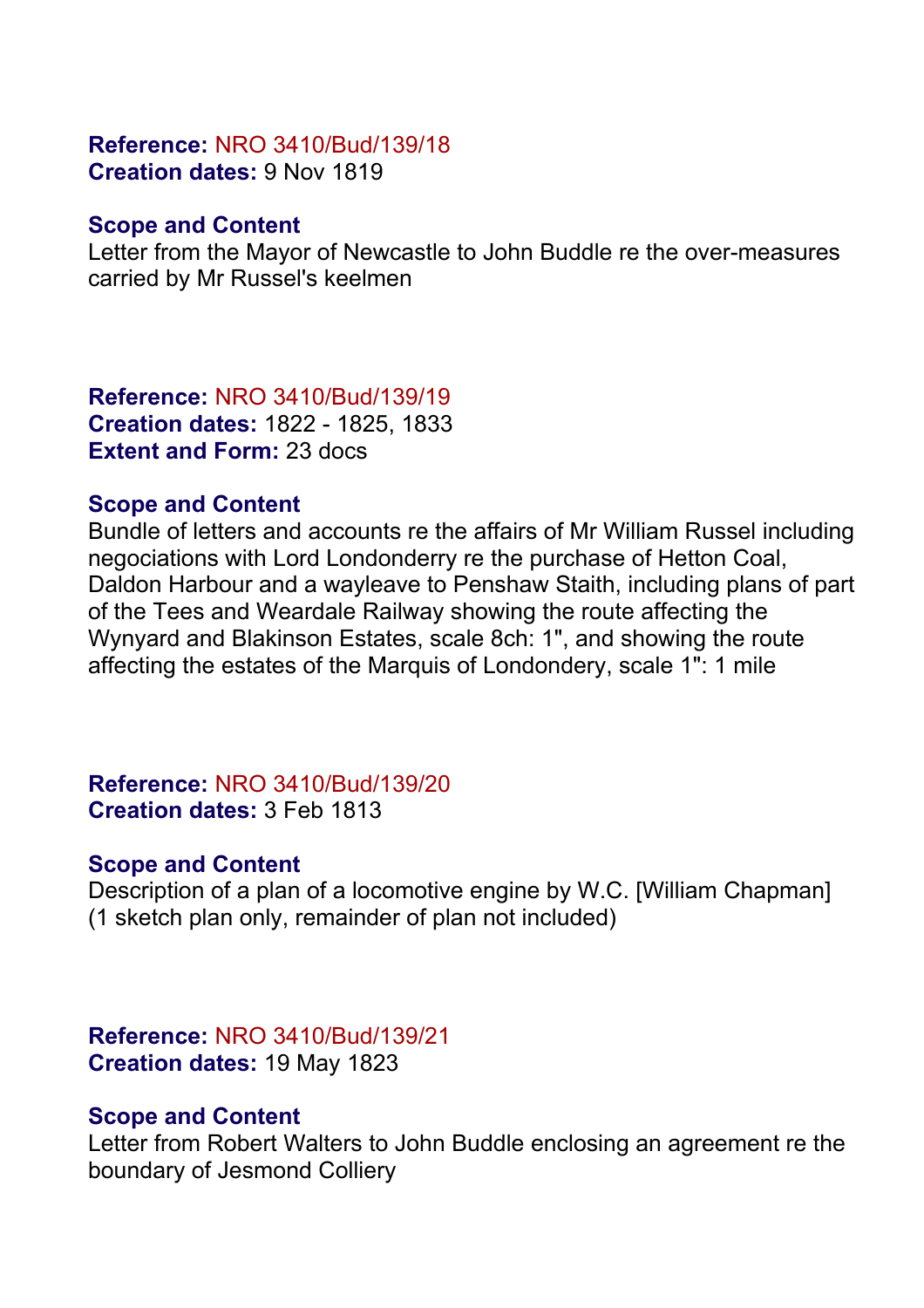**Reference:** NRO 3410/Bud/139/22 **Creation dates:** Dec 1830 **Physical characteristics:** Printed

#### **Scope and Content**

Illustrated specification for Morton's Patent Slip

**Reference:** NRO 3410/Bud/139/23 **Creation dates:** 30 March 1842

### **Scope and Content**

Section of the Bensham Seam, Percy Main Colliery

**Reference:** NRO 3410/Bud/139/24 **Creation dates:** nd

#### **Scope and Content**

Notes re the effects of Hartlepool Harbour and Railway and the proposed colliery at Ludworth, endorsed "Mr Morton"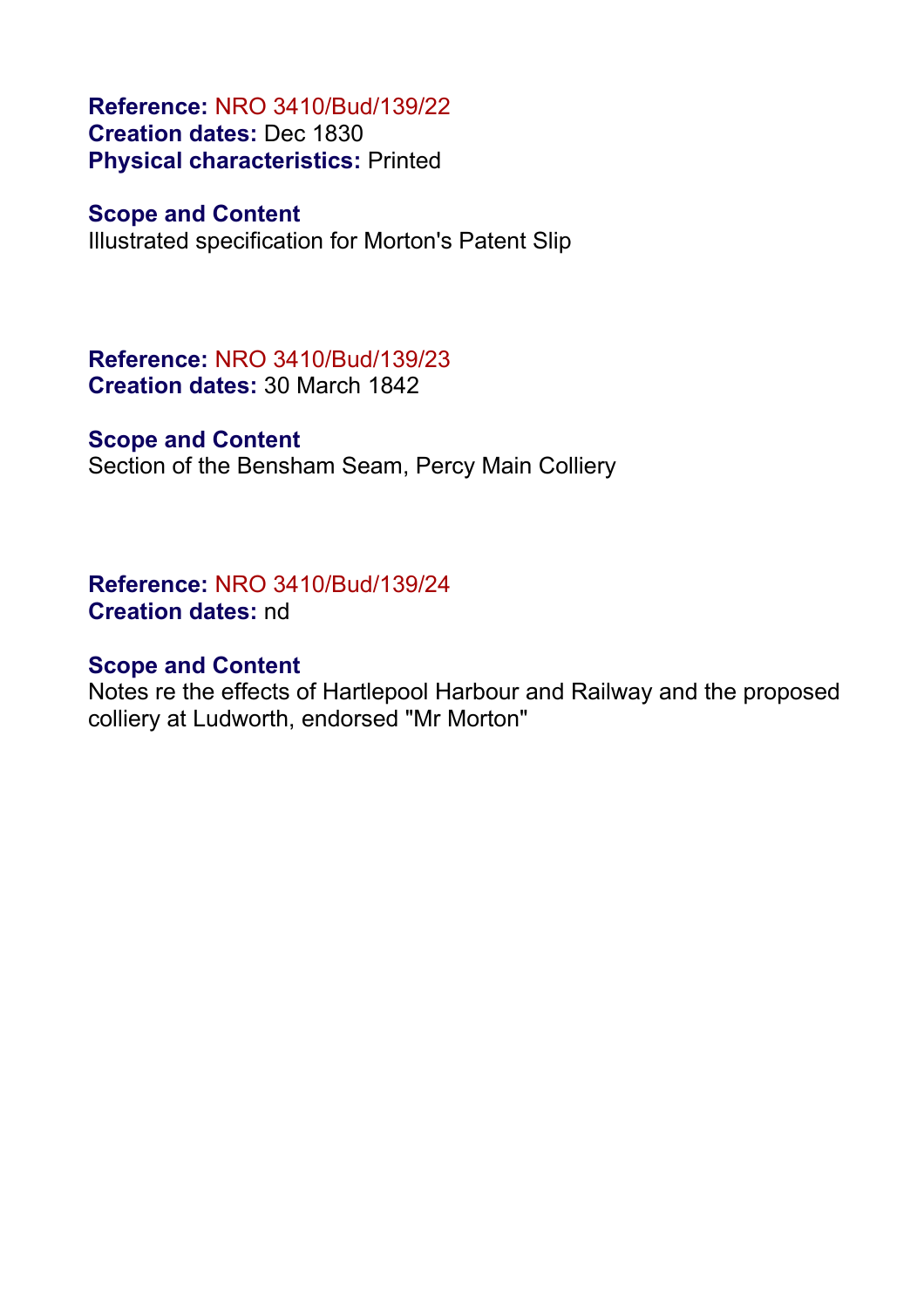Dalkeith Collieries.

**Creation dates:** 1839 - 1842

#### **Scope and Content**

Bundle of papers and letters re a dispute between the Duke of Buccleugh and the Marquis of Lothian, conducted through Messrs Gibson and Home and Messrs Tod and Romanes, solicitor, re Dalkeith Collieries, including trespass and drainage through the New Mills Level, 14 Nov 1839 - 5 April 1842.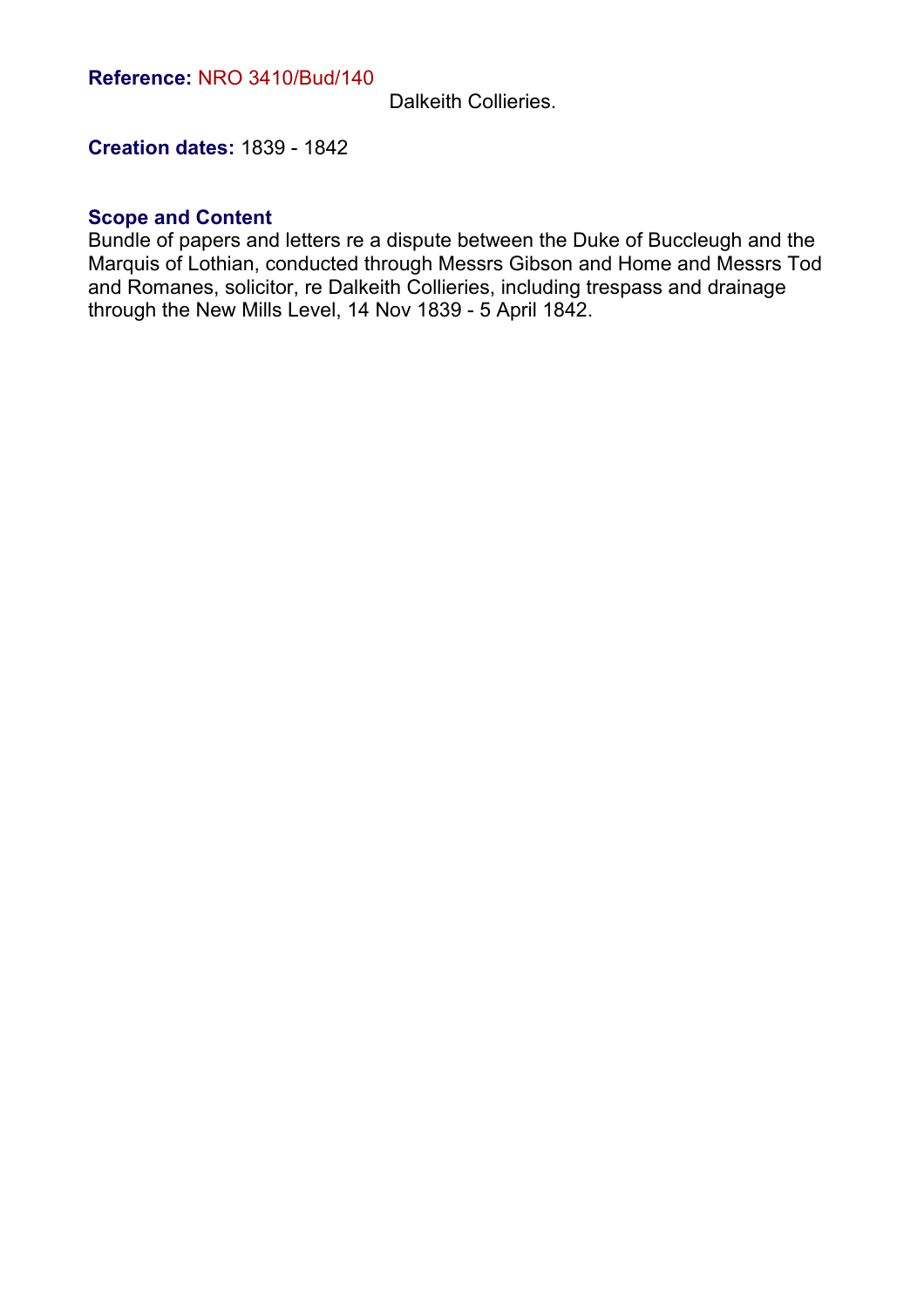**Reference:** NRO 3410/Bud/141

Letters to John Buddle

**Creation dates:** 1826 - 1829

**Reference:** NRO 3410/Bud/141/1 **Creation dates:** 23 Sept 1826

### **Scope and Content**

Stray letter to John Buddle From George Stephenson requesting him to visit his manufactory to give advice

#### **Reference:** NRO 3410/Bud/137/2 **Creation dates:** 5 July 1829

### **Scope and Content**

Stray letter to John Buddle From Rev John Hodgson, Whelpington, asking how he can obtain a copy of the minutes of the Coal Trade Committee of the House of Lords and mentioning the death of Sir Humphry Davy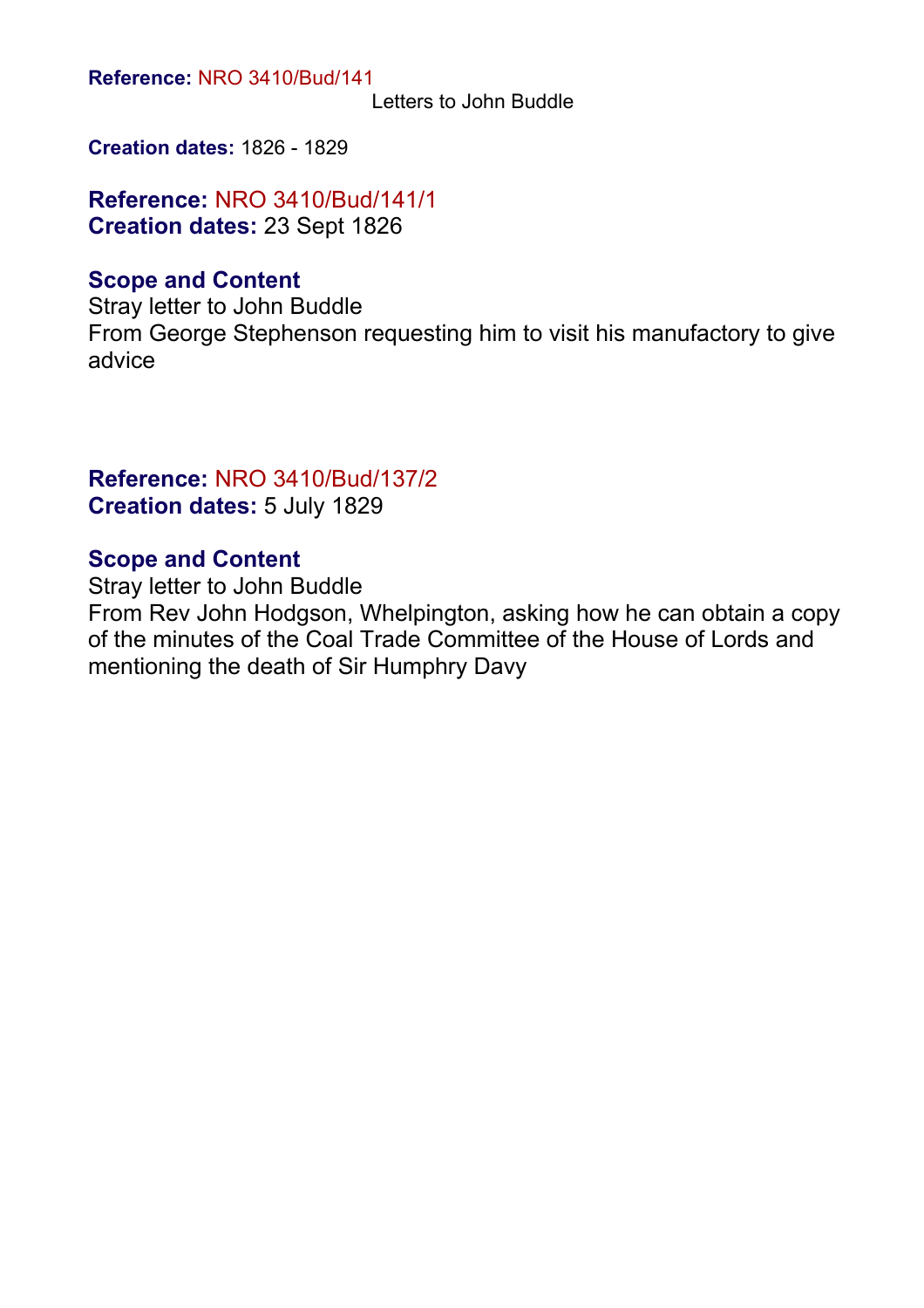#### **Reference:** NRO 3410/Bud/142

Personal Papers of John Buddle and Buddle Atkinson

**Creation dates:** 1824 - 1864

**Extent and Form: 7 documents** 

**Physical characteristics:** Leather wallet

#### **Scope and Content**

Bundle of miscellaneous statements of accounts and schedules relating to John Buddle and B. Atkinson, 1824 - 1864 and n.d. including a copy of John Buddle's will, 9 Oct 1843.

## **Reference:** NRO 3410/Bud/142/1

**Creation dates:** 7 Feb 1824

### **Scope and Content**

Statement of charges for the purchase and mortgage of John Buddle's estate at Benwell, in account with John Bainbridge and Armourer Donkin, 1811 - 1821, with receipt from Armourer Donkin

**Reference:** NRO 3410/Bud/142/2 **Creation dates:** 9 Oct 1843

#### **Scope and Content**

Copy of the will of John Buddle made

**Reference:** NRO 3410/Bud/142/3 **Creation dates:** nd [1843]

### **Scope and Content**

Schedules of the contents of John Buddle's safe and cash box at Wallsend

**Reference:** NRO 3410/Bud/142/4 **Creation dates:** 1844